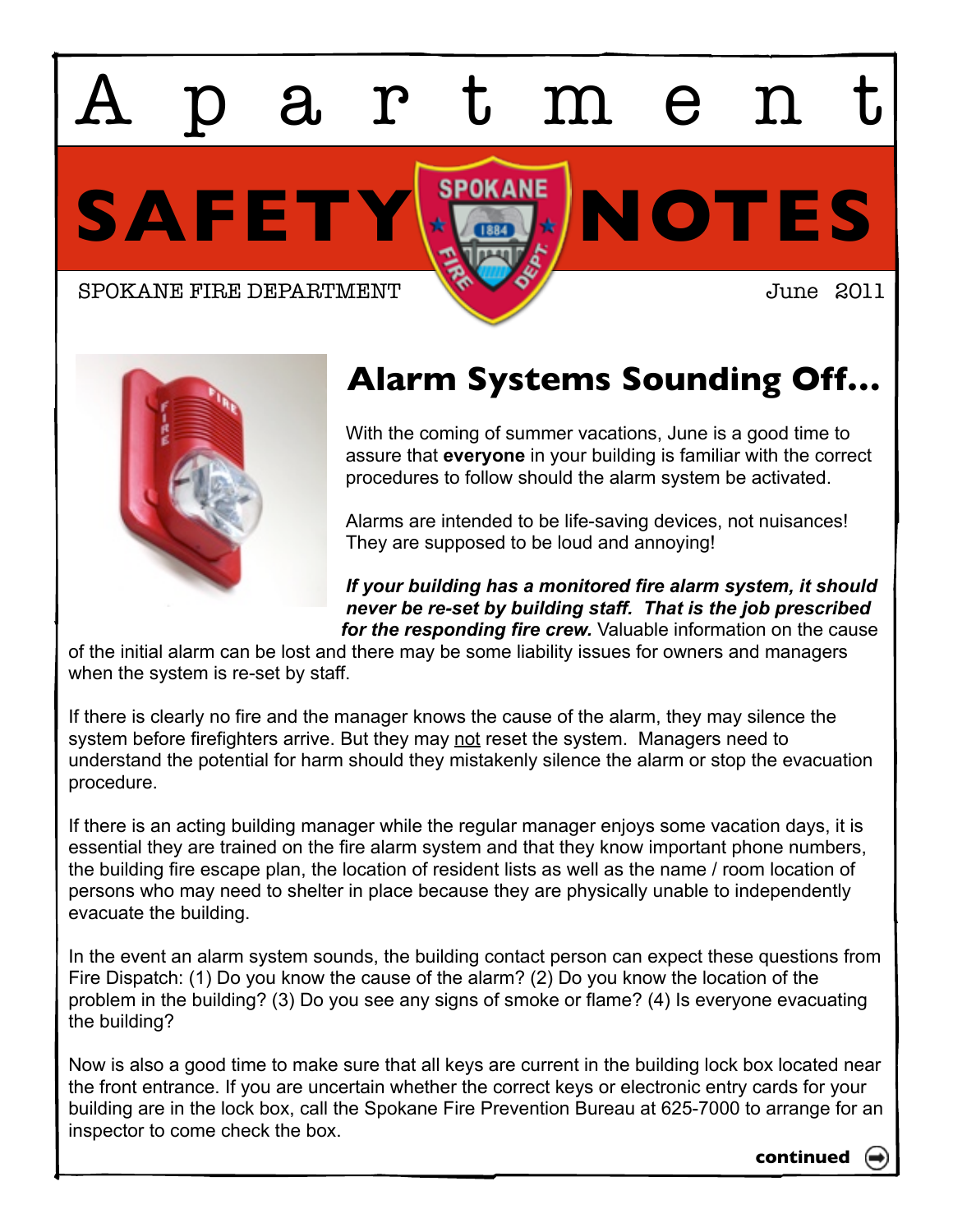

### **SUMMER SAFETY : Barbecues and Fireworks**

#### *Flaming Grills?*

Graduations, Father's Day and sunshine bring out the barbecue grills. But the anticipated treat can turn into a tragedy when simple safety measures are ignored.

- $\checkmark$  Keep grills at least 10 feet away from buildings, overhanging trees, carports, or dry brush and grass.
- $\checkmark$  Use soap bubbles to check gas grills for hose leaks before beginning to cook.
- ↓ And water water water water water water water water water water water was valued to the value of the value of the value of the value of the value of the value of the value of the value of the value of the value of the v enclosed area) because carbon monoxide kills.
- $\checkmark$  Keep a "Kid Free Zone" around the grill area to prevent burns.
- $\checkmark$  Always stand watch by whatever is cooking on the grill!
- $\checkmark$  Turn the grill and fuel cylinder off immediately after cooking.
- learn more at www.cookstop.com. container with tight lid after they have cooled for  $\checkmark$  Dispose of charcoal briquettes in a metal 48 hours.

### *Illegal crackle and pop?*

 $\mathbf{v}$  work to  $\mathbf{v}$ Liberty Lake, Cheney and most of Spokane County. Towards the end of June, some individuals may purchase fireworks in communities outside the City of Spokane. Please remind your tenants that the sale or use of every type of individual firework is illegal in the City of Spokane, Spokane Valley,

Fines for setting off fireworks in the City of Spokane begin at \$513.

In 1993 the individual use of fireworks was completely banned in Spokane because of the number of fires and injuries they caused each year between June 28 and July 6. In the 10 years before the ban, there was an annual average of 104 fireworks-caused fires just in the City of Spokane. After the ban, the average dropped to 4 fires. Before the fireworks ban, there were times when firefighters were responding to so many fireworks fires that 9-1-1 calls had to be stacked. There were not enough fire crews to immediately send to the next incident. This was perilous because about 75% of fire department calls are requests for immediate medical care.

 $R_{\text{L}}$  and a burn of 1200  $R_{\text{L}}$  but then ush and **only burn at 1200 °F** but they also cause a Recommend that tenants always keep a lid and a box of baking *and US Fire Administration*   $\frac{1}{2}$ soda  $\frac{1}{2}$  the state with greater theory of  $\frac{1}{2}$ for hose individuals have made sparklers even more dangerous by linking them together to create **Keep grills a safe distance from siding, eaves, wooden decks and overhanging branches.** Although grills account for rill area to to request police assistance. Do not touch a decks of multiples can decks can decks can decks can decks can deck any  $\frac{1}{2}$ sparkler bomb. significant number of burn injuries each year. Some *•Males face disproportionate risk*  devices). If you find one on your property, call 9-1-1 While people may think that sparklers are harmless devices, the injury data shows that sparklers not sparkler bombs (i.e. IEDs or improvised explosive

**Investigate new technology that addresses the problem of cooking fires.** If you have tenants who are part of the "higherrediately *in every part of Washington and Idaho with the*  $\frac{1}{2}$  will be interested to learn more about the CookStop state in the CookStop state in the CookStop state in the CookStop state in the CookStop state in the CookStop state in the CookStop state in the CookStop state exception of designated areas on Indian etal Reservations. *themselves.* Firecrackers, bottle rockets and missiles are illegal *in 5 times as many fires.* exception of designated areas on Indian

#### Olegas pate the offer predstructure diagned the opportunity to with the effective the effective of the effective of the effective of *occurred while the victims were*  Please note the attached reminder on fireworks.

pot of water was slightly scorched after several hours, but was  $\mathbf{y}_{\text{obs}}$  -m- $\mathbf{y}_{\text{obs}}$  . The regular element  $\mathbf{y}_{\text{obs}}$  as  $\mathbf{y}_{\text{obs}}$  as  $\mathbf{y}_{\text{obs}}$  $\lim_{n \to \infty}$  is more energy-efficient than  $\frac{1}{n}$  $\theta$  allows more it allows more interperature. It also in the  $\theta$  it allows fire-related question or suggest a specific safety  $\frac{dC}{dt}$  topic by contacting Jan Doherty at that the  $\frac{1}{2}$  identify a maximum or  $\alpha$  $\frac{1}{10}$  in at the  $\frac{1}{10}$  idoherty@spokanefire.org or by calling 625-7058.

/alley, and be access this edition of Apartment Safety Notes as well as back issues at [www.spokanefire.org](http://www.spokanefire.org) under "Prevention".



Be sure to visit our website at Be sure to visit our website at www.spokanefire.org [www.spokanefire.org](http://www.spokanefire.org)

There you will find links to our blog, There you will find links to our blog, Facebook, Twitter and YouTube pages!